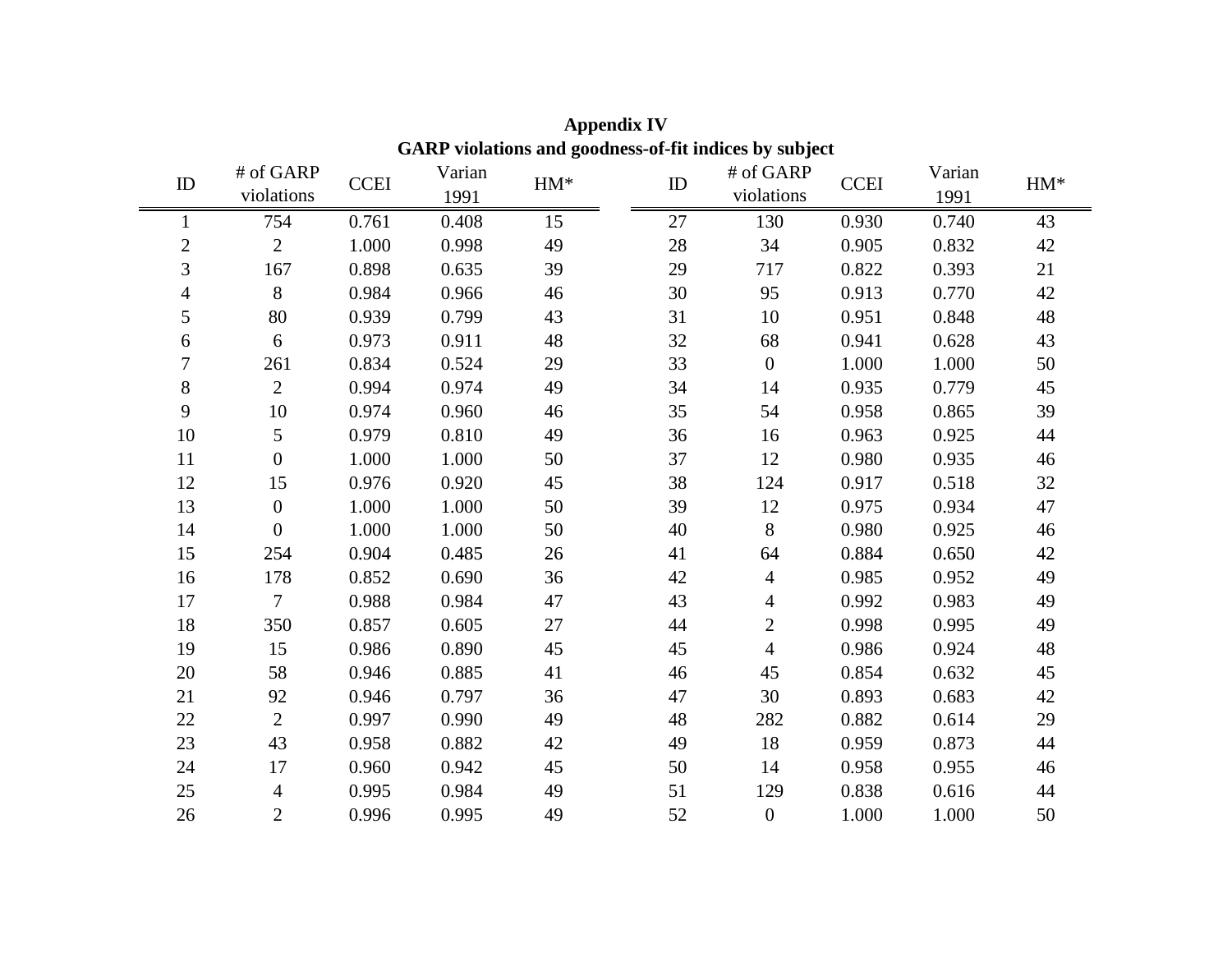| ID | # of GARP<br>violations | <b>CCEI</b> | Varian<br>1991 | $HM^{\ast}$ | ID     | # of GARP<br>violations | <b>CCEI</b> | Varian<br>1991 | $HM*$ |
|----|-------------------------|-------------|----------------|-------------|--------|-------------------------|-------------|----------------|-------|
| 53 | 8                       | 0.974       | 0.921          | 46          | 79     | 40                      | 0.955       | 0.891          | 46    |
| 54 | 464                     | 0.905       | 0.480          | 23          | $80\,$ | $\overline{0}$          | 1.000       | 1.000          | 50    |
| 55 | $\mathbf{0}$            | 1.000       | 1.000          | 50          | 81     | 19                      | 0.794       | 0.783          | 47    |
| 56 | $\boldsymbol{0}$        | 1.000       | 1.000          | 50          | 82     | 196                     | 0.790       | 0.572          | 34    |
| 57 | $\overline{4}$          | 0.996       | 0.983          | 48          | 83     | 8                       | 0.985       | 0.981          | 46    |
| 58 | 26                      | 0.938       | 0.857          | 47          | 84     | 6                       | 0.998       | 0.969          | 47    |
| 59 | 587                     | 0.760       | 0.438          | 25          | 85     | 17                      | 0.957       | 0.930          | 46    |
| 60 | 151                     | 0.924       | 0.690          | 34          | 86     | $\overline{0}$          | 1.000       | 1.000          | 50    |
| 61 | 813                     | 0.772       | 0.405          | 14          | 87     | 205                     | 0.854       | 0.525          | 32    |
| 62 | $\overline{2}$          | 0.999       | 0.983          | 49          | 88     | 90                      | 0.932       | 0.727          | 38    |
| 63 | $\overline{4}$          | 0.998       | 0.933          | 48          | 89     | 16                      | 0.882       | 0.867          | 48    |
| 64 | $\overline{4}$          | 0.985       | 0.953          | 49          | 90     | 104                     | 0.879       | 0.620          | 35    |
| 65 | 127                     | 0.931       | 0.705          | 38          | 91     | 5                       | 0.998       | 0.956          | 49    |
| 66 | 11                      | 0.980       | 0.961          | 47          | 92     | 18                      | 0.926       | 0.892          | 45    |
| 67 | 11                      | 0.969       | 0.877          | 46          | 93     | 564                     | 0.745       | 0.446          | 21    |
| 68 | 37                      | 0.947       | 0.876          | 46          | 94     | 20                      | 0.978       | 0.936          | 44    |
| 69 | 81                      | 0.931       | 0.813          | 35          | 95     | 131                     | 0.927       | 0.659          | 37    |
| 70 | 84                      | 0.943       | 0.728          | 36          | 96     | $\overline{2}$          | 0.994       | 0.988          | 49    |
| 71 | 44                      | 0.958       | 0.751          | 43          | 97     | 37                      | 0.976       | 0.927          | 39    |
| 72 | 59                      | 0.902       | 0.810          | 43          | 98     | 21                      | 0.977       | 0.921          | 42    |
| 73 | 12                      | 0.933       | 0.827          | 48          | 99     | 80                      | 0.866       | 0.789          | 41    |
| 74 | 24                      | 0.968       | 0.802          | 47          | 100    | 29                      | 0.884       | 0.778          | 45    |
| 75 | 17                      | 0.915       | 0.876          | 44          | 101    | $\overline{4}$          | 0.996       | 0.987          | 48    |
| 76 | 42                      | 0.860       | 0.808          | 44          | 102    | 35                      | 0.956       | 0.753          | 44    |
| 77 | 6                       | 0.979       | 0.960          | 47          | 103    | 102                     | 0.946       | 0.660          | 37    |
| 78 | 4                       | 0.990       | 0.969          | 48          | 104    | 8                       | 0.962       | 0.900          | 49    |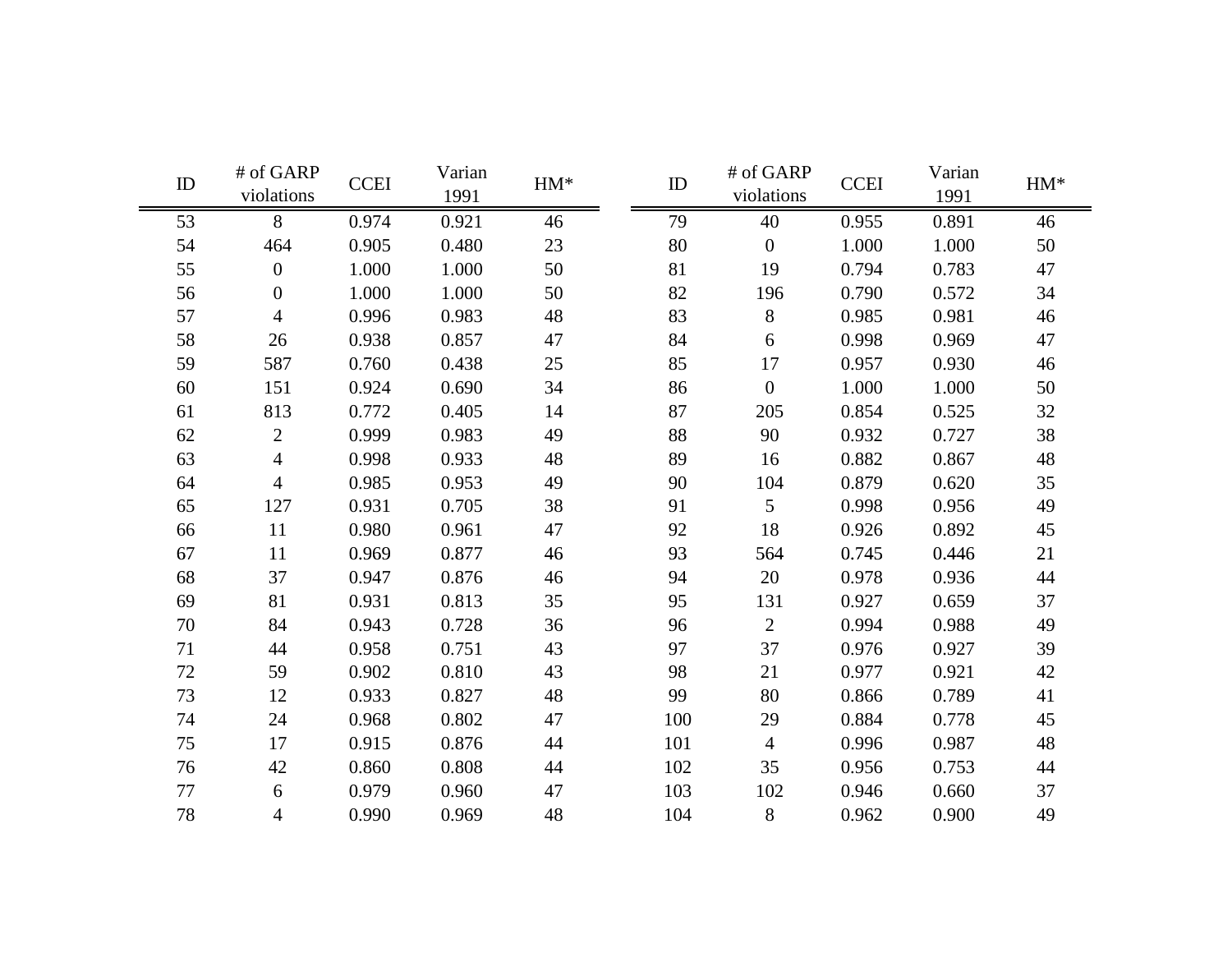| ID  | # of GARP<br>violations | <b>CCEI</b> | Varian<br>1991 | $HM*$ | ID  | # of GARP<br>violations | <b>CCEI</b> | Varian<br>1991 | $HM*$ |
|-----|-------------------------|-------------|----------------|-------|-----|-------------------------|-------------|----------------|-------|
| 105 | $\overline{2}$          | 0.999       | 0.994          | 49    | 130 | $\overline{0}$          | 1.000       | 1.000          | 50    |
| 106 | 175                     | 0.902       | 0.677          | 37    | 131 | 64                      | 0.963       | 0.842          | 37    |
| 107 | 387                     | 0.851       | 0.496          | 20    | 132 | 50                      | 0.903       | 0.719          | 43    |
| 108 | 46                      | 0.958       | 0.915          | 43    | 133 | $\overline{4}$          | 0.988       | 0.986          | 48    |
| 109 | 77                      | 0.933       | 0.597          | 45    | 134 | 399                     | 0.895       | 0.497          | 36    |
| 110 | 6                       | 0.996       | 0.859          | 48    | 135 | 21                      | 0.950       | 0.922          | 45    |
| 111 | $\overline{2}$          | 0.969       | 0.951          | 49    | 136 | $\overline{2}$          | 1.000       | 0.997          | 49    |
| 112 | $\boldsymbol{0}$        | 1.000       | 1.000          | 50    | 137 | 6                       | 0.966       | 0.946          | 49    |
| 113 | 75                      | 0.959       | 0.788          | 41    | 138 | 93                      | 0.906       | 0.734          | 40    |
| 114 | $\overline{4}$          | 0.991       | 0.959          | 48    | 139 | 6                       | 0.983       | 0.961          | 47    |
| 115 | 6                       | 0.971       | 0.880          | 47    | 140 | 13                      | 0.966       | 0.944          | 46    |
| 116 | 138                     | 0.877       | 0.668          | 32    | 141 | $\overline{0}$          | 1.000       | 1.000          | 50    |
| 117 | $\overline{0}$          | 1.000       | 1.000          | 50    | 142 | 18                      | 0.990       | 0.980          | 46    |
| 118 | 66                      | 0.941       | 0.780          | 37    | 143 | 34                      | 0.923       | 0.860          | 44    |
| 119 | 18                      | 0.961       | 0.897          | 47    | 144 | 88                      | 0.909       | 0.690          | 37    |
| 120 | 9                       | 0.951       | 0.870          | 47    | 145 | 32                      | 0.987       | 0.745          | 45    |
| 121 | 20                      | 0.936       | 0.892          | 43    | 146 | $\overline{4}$          | 0.999       | 0.987          | 48    |
| 122 | 164                     | 0.921       | 0.798          | 32    | 147 | $\overline{4}$          | 0.980       | 0.958          | 48    |
| 123 | 73                      | 0.831       | 0.825          | 39    | 148 | $\overline{0}$          | 1.000       | 1.000          | 50    |
| 124 | 13                      | 0.972       | 0.928          | 46    | 149 | 82                      | 0.861       | 0.818          | 37    |
| 125 | $\overline{2}$          | 0.990       | 0.942          | 49    | 150 | 63                      | 0.931       | 0.673          | 44    |
| 126 | 16                      | 0.975       | 0.901          | 46    | 151 | $\tau$                  | 0.990       | 0.961          | 49    |
| 127 | 14                      | 0.983       | 0.930          | 48    | 152 | $\overline{2}$          | 0.999       | 0.999          | 49    |
| 128 | $\overline{4}$          | 0.986       | 0.979          | 48    | 153 | 23                      | 0.979       | 0.956          | 43    |
| 129 | 112                     | 0.952       | 0.685          | 39    | 154 | $\overline{0}$          | 1.000       | 1.000          | 50    |